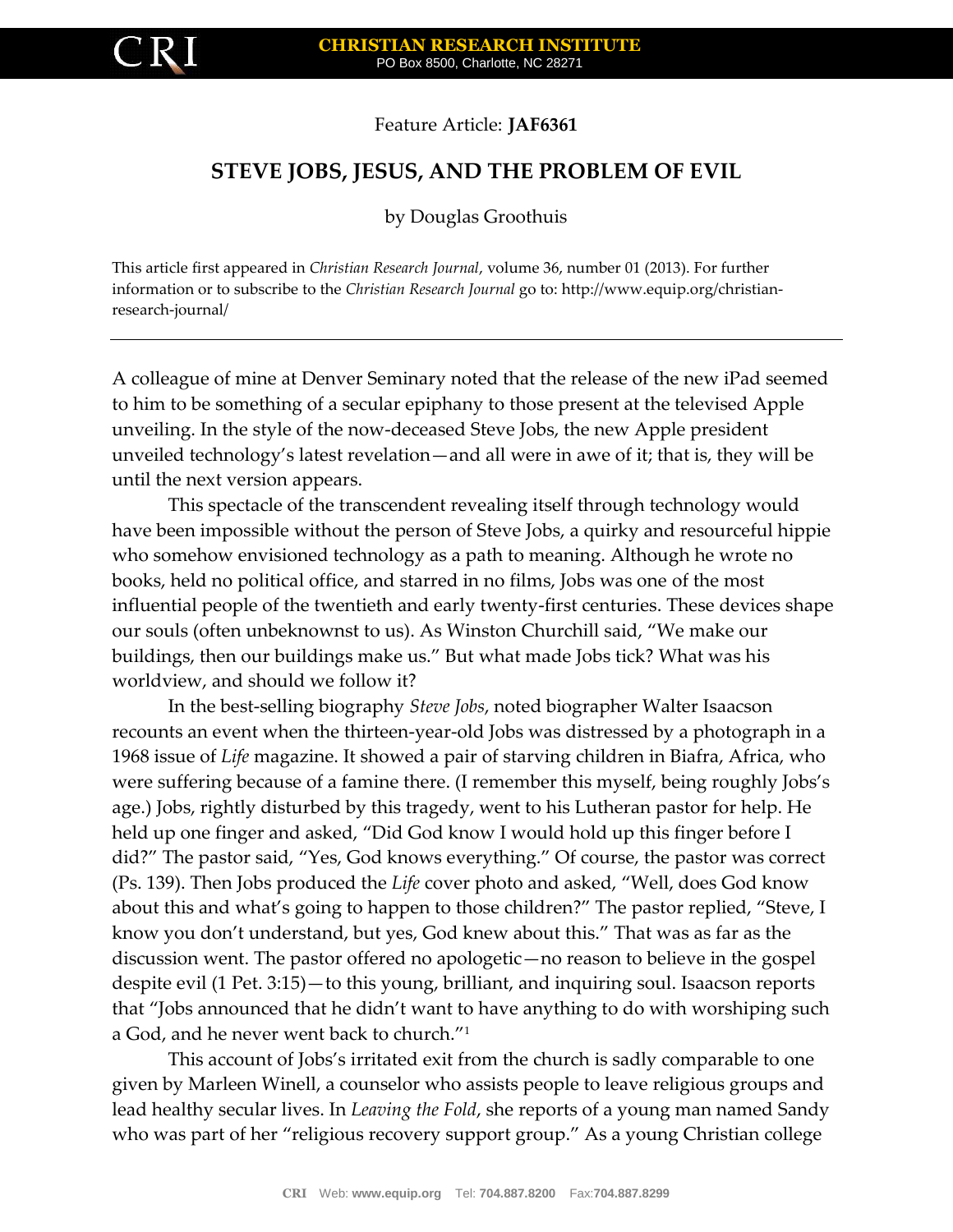student, Sandy was troubled by the challenges to Christianity he encountered in the secular classroom. Distraught, Sandy went to his pastor, who tried to reassure him but gave no apologetic advice. Finally, Sandy, burning with intellectual desire, returned to his pastor, desperate for answers. The pastor cut Sandy short and said, "Sandy, it is time we call this what it is: sin." Winell comments that Sandy never went back to the church, since he could not follow "a religion that made thinking a sin."<sup>2</sup> Although Sandy very likely did not have the global impact of Steve Jobs, he was haunted by a similar problem and was given a similar anti-intellectual answer by a clergyman. This should not be, since Christianity is a rational worldview worth defending through apologetics against rival worldviews and religions.<sup>3</sup> This account from Jobs's life and the fideistic response it invoked calls out for further discussion.

## **SUBSTITUTING BUDDHA FOR JESUS**

While we know nothing of Sandy's fate, Jobs pursued Buddhism, gurus, and hallucinogenic drug use,<sup>4</sup> although his Buddhism (like many of his generation) was a bit la carte and not doctrinaire. Jobs later told Isaacson that "the juice goes out of Christianity when it becomes too based on faith rather than on living like Jesus and seeing the world as Jesus saw it." Jobs apparently wanted to separate a Jesus- inspired lifestyle (of Jobs's preference) from any set of orthodox Christian beliefs. Yet had Jobs been serious about "living like Jesus," he would have realized that Jesus taught and lived out a specific worldview, which Jesus articulated in no uncertain terms.

Unlike the Buddha, Jesus articulated clear ideas about the reality of God, and He made that reality the core of His teaching. As a Jew, He believed in the God of creation and personal covenant. In Jesus' worldview, God, human liberation, and the history of Israel and the entire cosmos were closely related. Jesus, as opposed to Buddha, did not articulate a method of liberation that was agnostic or neutral with respect to great metaphysical questions. Although later Buddhist writings can be metaphysically sophisticated, and the Buddha was not entirely without a worldview, he considered questions about creation and divine reality to be unedifying. "The Blessed One" (the Buddha) would not speak to "whether the world is eternal or temporal, finite or infinite; whether the life principle is identical with the body, or something different; whether the Perfect One [the Buddha] continues after death."<sup>5</sup> Jesus, conversely, believed that substantial metaphysical knowledge was possible, desirable, and valuable—indeed vital—for spiritual liberation.

# **JESUS REACHES INTO OUR LIVES**

Jesus' public ministry commenced with His proclamation of the kingdom of God and its implications for life (Matt. 4:17). The key point of Jesus' teaching on the kingdom is that God exists and is decisively involved in both human and cosmic affairs. All of Jesus' teachings are organically related to His understanding of God. Without this concept of God, Jesus' teachings unravel. According to Him, one's knowledge of God is pivotal for one's spiritual state, character, and destiny. During a theological dispute about the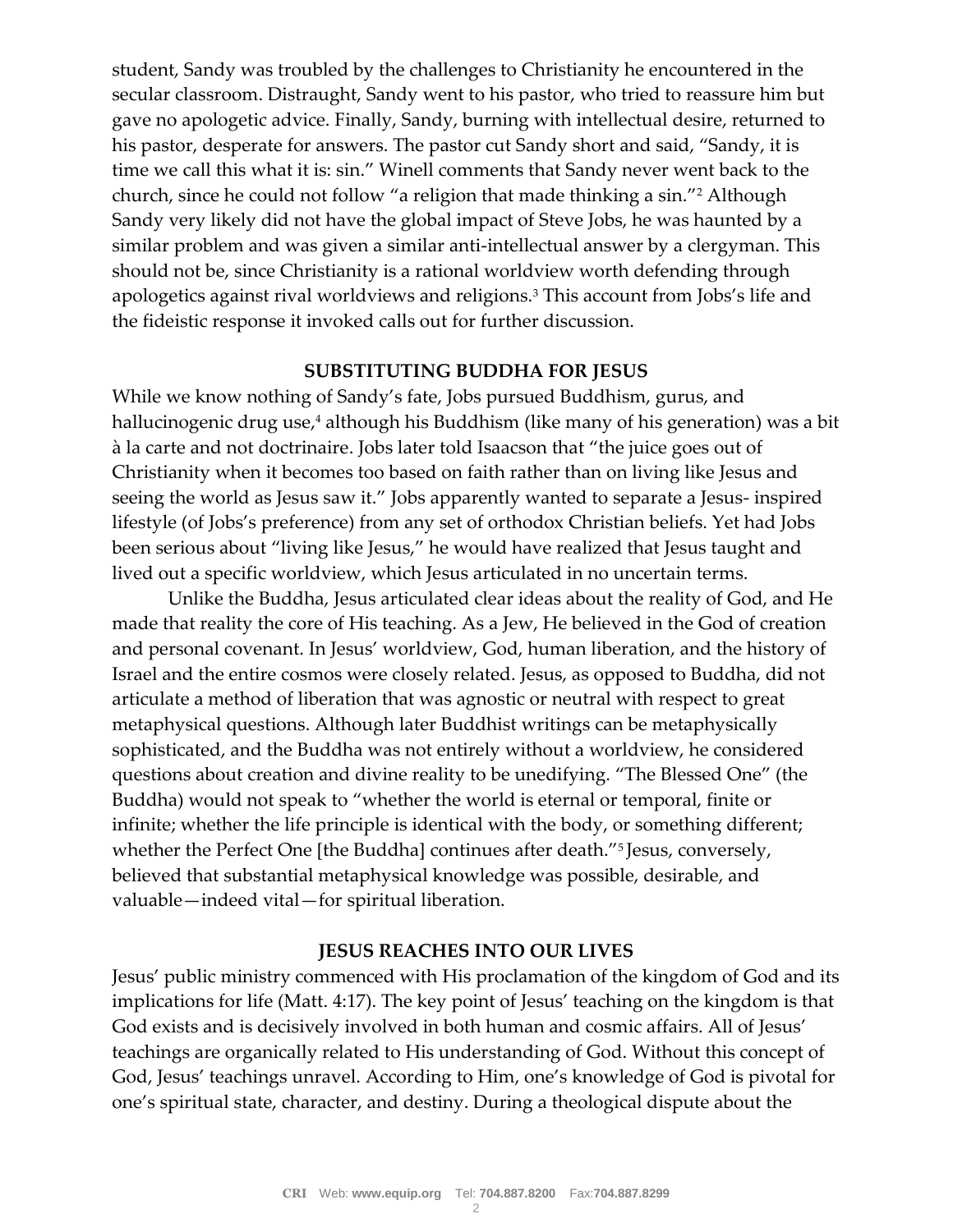afterlife, Jesus rebuked some religious leaders by saying, "You are in error because you do not know the Scriptures or the power of God" (Matt. 22:29 NIV).

Jesus advocated a theistic worldview: there is one God who is (1) personal, (2) knowable, (3) worthy of adoration, worship, and service, (4) separate from the creation onto- logically, but (5) involved with creation through providence, prophecy, and miracle, despite the creation's defacement through sin (see Rom. 8:18-26).<sup>6</sup> This was intrinsic and inexorable to the teaching, living, dying, and resurrection of Jesus Christ. Jesus came as the incarnation of God, full of grace and truth, a man who "made the Father known" (John 1:1–14; see also Heb. 1:1–4), not as a mere sage giving advice for coping with a world of suffering, as did the Buddha.<sup>7</sup>

### **SUFFERING**

While Christ recognized suffering, His approach to it was totally different than that of the founder of Buddhism, who advised that men detach themselves from the world to attain an ineffable state called Nirvana (which means what is left when a candle is blown out). Jesus knew of sin's origin (in human rebellion against their Creator), its existential reality (especially as He experienced it in His Cross), and its conquest (through His resurrection, ascension, session, and second coming).<sup>8</sup> Instead of trying to escape the world of suffering, we can fight against it in God's power. As Francis Schaeffer said, we can fight evil without fighting God, since God is redeeming his errant creation through the unstoppable expansion of the Kingdom of God.<sup>9</sup> "Therefore, since we are receiving a kingdom that cannot be shaken, let us be thankful, and so worship God acceptably with reverence and awe" (Heb. 12:28).

The book *Steve Jobs* reveals a brilliant man who, unlike Christ and the Christian ideal, seldom understood or entered into the pain of others. He viewed himself as an artist of technology, and everything else was subordinated to that identity. He wanted to leave a mark on the world. He did, although this hardly fits Buddhism, which desires the elimination of the ego, not its fulfillment. Reading his biography is often painful because of Jobs's own unresolved suffering (perhaps much of it due to his being abandoned by his biological parents), and the suffering he inflicted on others. This is also ironic, since Buddhism strives for the elimination of suffering through becoming detached from the world of craving things in space and time. Isaacson alludes to a vexing conversation between Jobs and a girlfriend named Jennifer Egan. Egan astutely discerned that Jobs, the Buddhist, was contradicting his own philosophy by "making computers and other products that people coveted." Egan says that Jobs was "irritated by the dichotomy"—as well he should, since it cannot be resolved on Buddhist terms.<sup>10</sup>

The most reliable records of Jesus' life are the four Gospels of the New Testament.<sup>11</sup> In them, we find Jesus affirming the existence of one, all-powerful God, as well as the existence of all manner of evil. That is how Jesus saw the world. But, unlike the Buddha, Jesus did not counsel His followers to detach from the world of suffering by ceasing to crave satisfaction. He rather said, "Blessed are those who hunger and thirst after righteousness, for they will be satisfied" (Matt. 5:6). According to Jesus,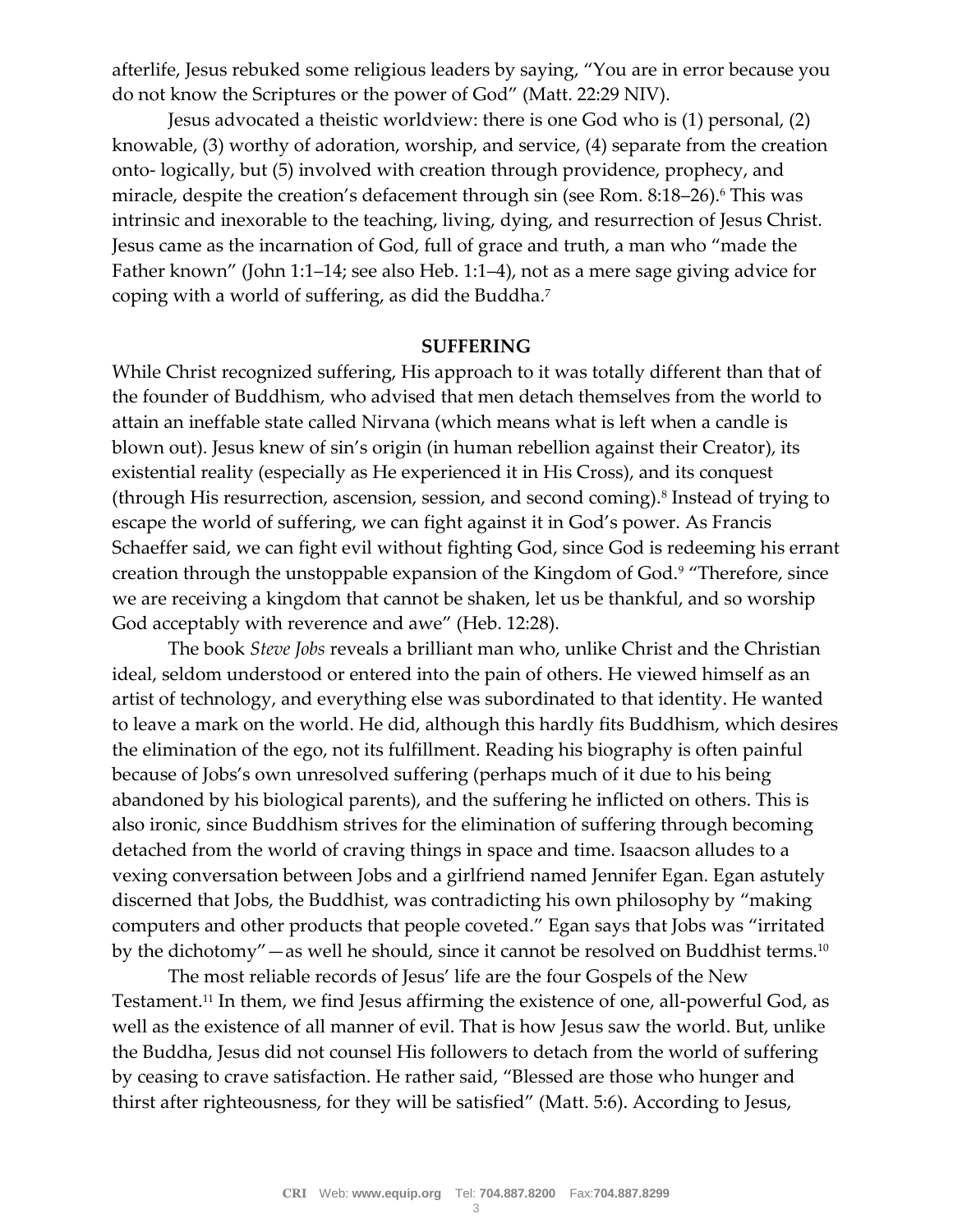those who so hunger will also suffer: "Blessed are those who mourn, for they will be comforted" (Matt. 5:4).

The evils of this groaning world did not deter Jesus from his mission to "seek and to save the lost" (Luke 19:10). It was this wounded and aching world that sent Jesus to a bloody and horrible death on a Roman cross, in order that humanity and deity might be reconciled and hope restored to an erring race of mortals. As Pascal said, "The Incarnation shows man the greatness of his wretchedness through the greatness of the remedy required." Moreover, "Not only do we only know God through Jesus Christ, but we only know ourselves through Jesus Christ; we only know life and death through Jesus Christ. Apart from Jesus Christ we cannot know the meaning of our life or our death, of God or of ourselves. Thus without Scripture, whose only object is Christ, we know nothing and can see nothing but obscurity and confusion in the nature of God and in nature itself"  $(417, 548).$ <sup>12</sup>

If God is perfectly good and infinitely powerful (as can be credibly argued),<sup>13</sup> He will not waste the sufferings of the world. He will bring a greater good out of them not otherwise possible. This may sound theoretical, but God Himself put flesh to that reality through the incarnation: "The Word became flesh and dwelt among us, full of grace and truth" (John 1:14). This was written by an eyewitness, the apostle John (see John 19; 20:9). That Word taught only truth, offered only love and justice, and was put to death for no legal reason. On His cross, Jesus forgave His accusers and finally said, "It is finished" (John 19:30). He was buried, dead as dead could be. The universe waited...until He rose from the dead three days later—never to die again. In this, and only in this, can rational hope be found for a world of suffering and death. As Paul confesses, our hope in the gospel "does not disappoint us, because God has poured out his love into our hearts by the Holy Spirit, whom he has given us" (Romans 5:5 NIV).

At a young age, Steve Jobs faced the severity and seeming absurdity of evil. In so doing, he rejected the only answer to the suffering: Christ Jesus, crucified and resurrected. Let us rather affirm with the apostle Paul, who dares to mock death in the face of his life in Christ: "Where, O death, is your victory? Where, O death, is your sting? The sting of death is sin, and the power of sin is the law. But thanks be to God! He gives us the victory through our Lord Jesus Christ. Therefore, my dear brothers and sisters, stand firm. Let nothing move you. Always give yourselves fully to the work of the Lord, because you know that your labor in the Lord is not in vain" (1 Cor. 15:55–58 NIV).

**Douglas Groothuis** is author of *Christian Apologetics: A Comprehensive Case for Biblical Faith* (InterVarsity Press, 2011) and head of the apologetics and ethics M.A. program at Denver Seminary.

#### **NOTES**

<sup>1</sup> Walter Isaacson, *Steve Jobs* (New York: Simon and Schuster, 2011), 14–15.

<sup>2</sup> Marlene Winell, *Leaving the Fold: A Guide for Former Fundamentalists and Others Leaving Their Religion* (Oakland: